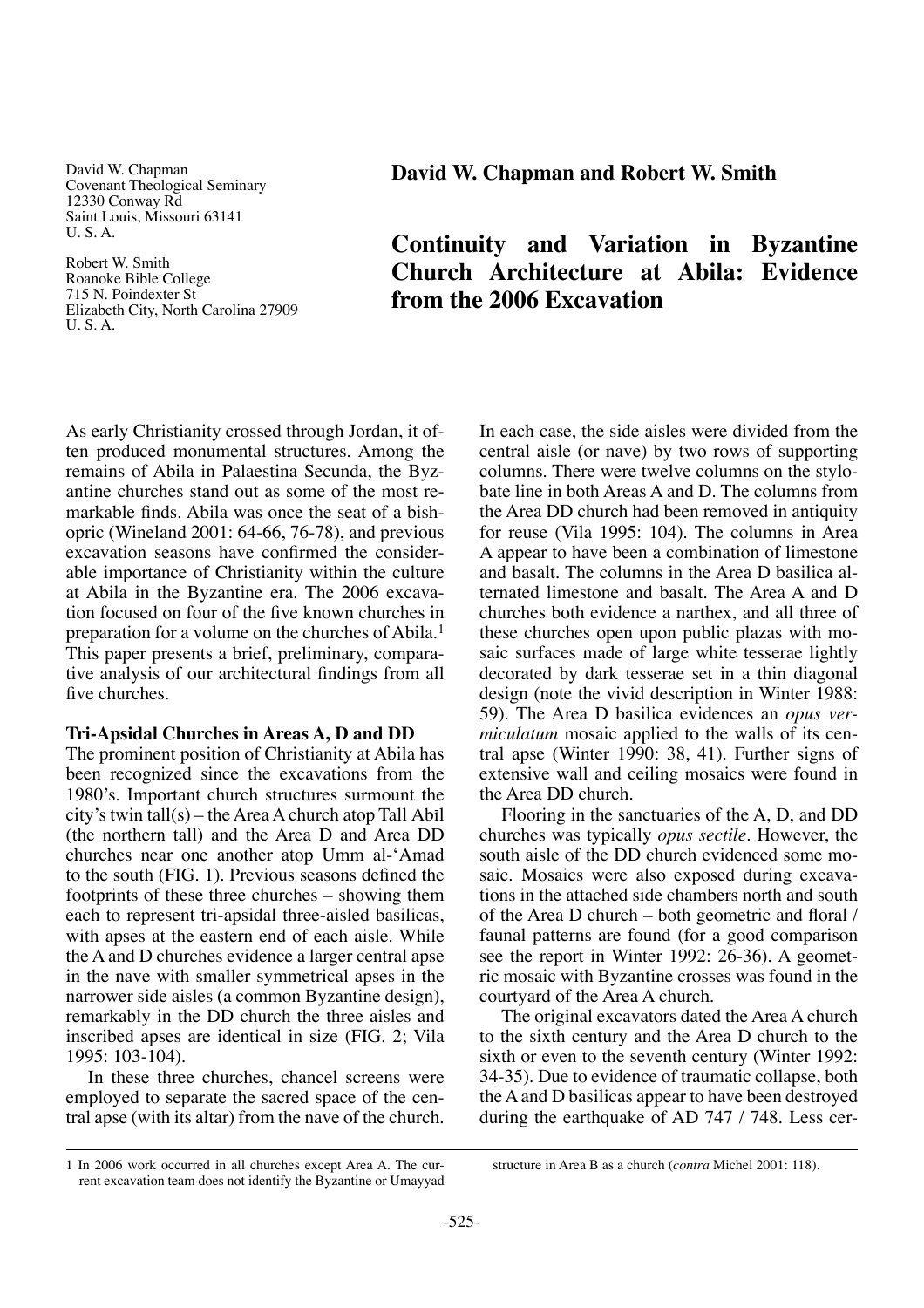

1. Overview of the Abila excavations showing five Byzantine churches. The Area A basilica to the north (top right) lies atop Tall Abil. Areas D and DD lie atop the southern Tall Umm al-'Amad, with the Area G church on northeastern slope of that hill. The Area E basilica is below Tall Abil *en route* to the Roman Bridge further to the east.

tain is the decommissioning date of the DD church. Given the lack of any columns found in situ, some have postulated that the columns from the Area DD church were removed in antiquity to build the D church (e.g., Mare 1997: 308). However, excavation this past season indicates that the DD church also had an external mosaic plaza on its west identical to the one outside the narthex of the Area D church (making both churches appear to have been in existence at the same time). These large white mosaic floors (with diagonal dark-colored bands) in front of the A, D, DD churches all appear to be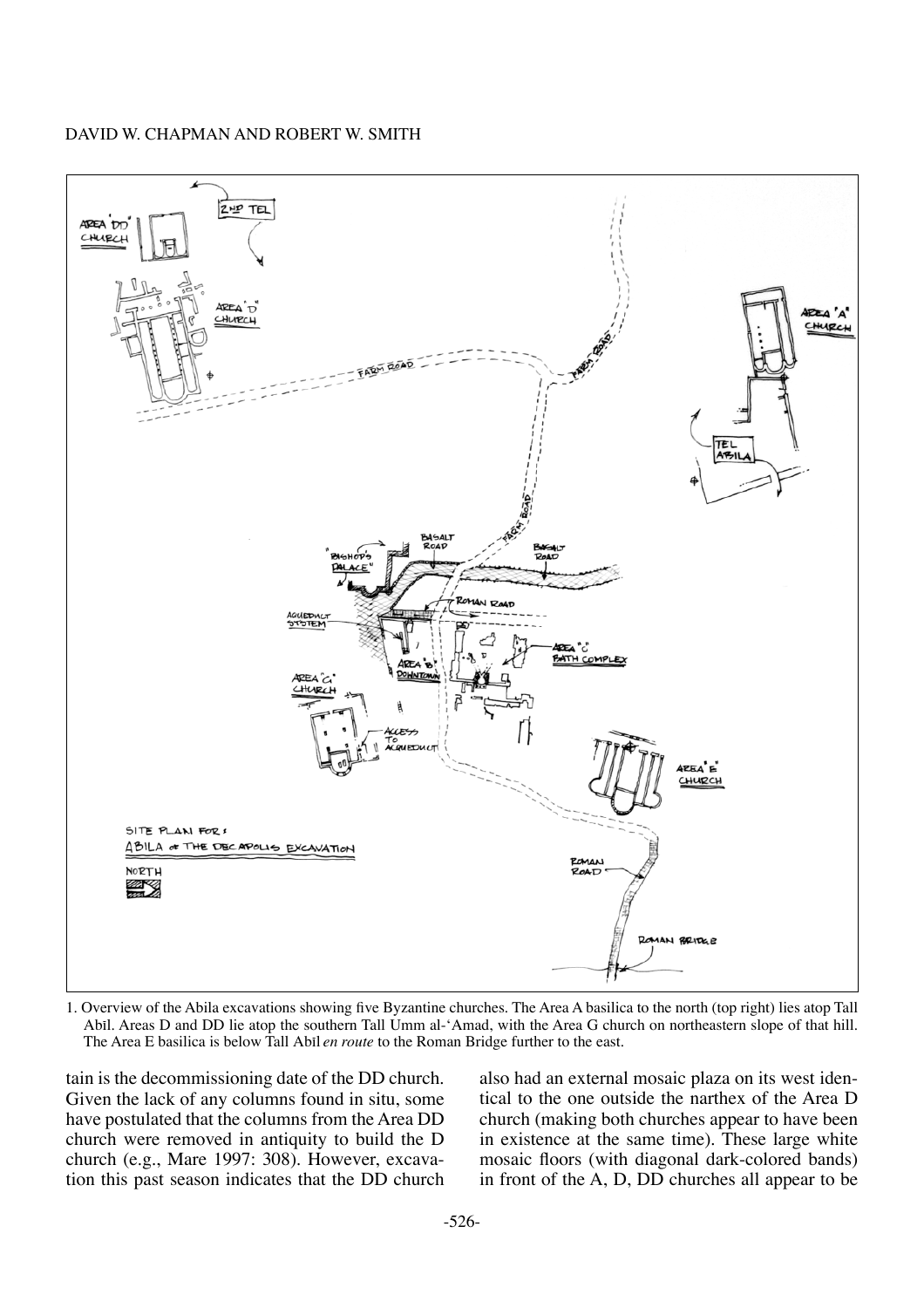

Late Byzantine/ Umayyad.

Initial reports indicated that the three apses of the Area D church were built upon bedrock, suggesting that the church in its present form was the first monumental structure in its location (Winter 1990: 41). However, later excavation yielded some slight evidence of a previous Roman period installation below (Winter 1992: 32-33). Nevertheless, the Area A church is clearly built upon several meters of material filled-in during the Byzantine era; it may be the second church to stand on this site, and excavators have postulated a Roman temple further below (Wineland 2001: 27-28, 1989: 56-59, 1990: 29; also cf. Hummel 1986).

Water collection channels are associated with both the A and D churches. Two cisterns were found beneath the DD church (Mare 1997: 308) and a large cistern lies just north of the Area D basilica. It is probable that the Area A church also possessed a cistern, most likely under its north aisle, though excavations have yet to verify this.

Although there are many features that are similar between these three tri-apsidal colonnaded churches, there are also some areas of divergence. As noted above, the DD church possesses three

2. Area DD church top plan showing three identical inscribed apses.

apses of identical size – a strikingly unusual feature. The construction materials vary from a primary use of basalt alone (in Area A; also see below on Area G) to a primary use of both limestone and basalt (in Area D). The dimensions also vary between the churches. For example, the Area D church is roughly thirty-eight meters long and twenty meters wide with a narthex extending a further nine meters (Wineland 2001: 34). The Area A Basilica is approximately thirty-three meters long and twenty meters wide with a narthex of 5.25m (Smith 1983: 28-31).

The Area A church apparently stood above and apart from any attached structures. A number of secondary walls from various periods abut the DD church, making the analysis of this quite complex. However, it appears that, at least in the earliest stages of its construction, the DD church had an attached room to the south. Most substantially, the north and south doorways on the Area D church lead into at least four attached chambers (FIG. 3). One of these was likely a baptistery (perhaps the small single-apsidal room to the north), with the other chambers constituting small chapels, a vestry, and conceivably ecclesiastical living quarters.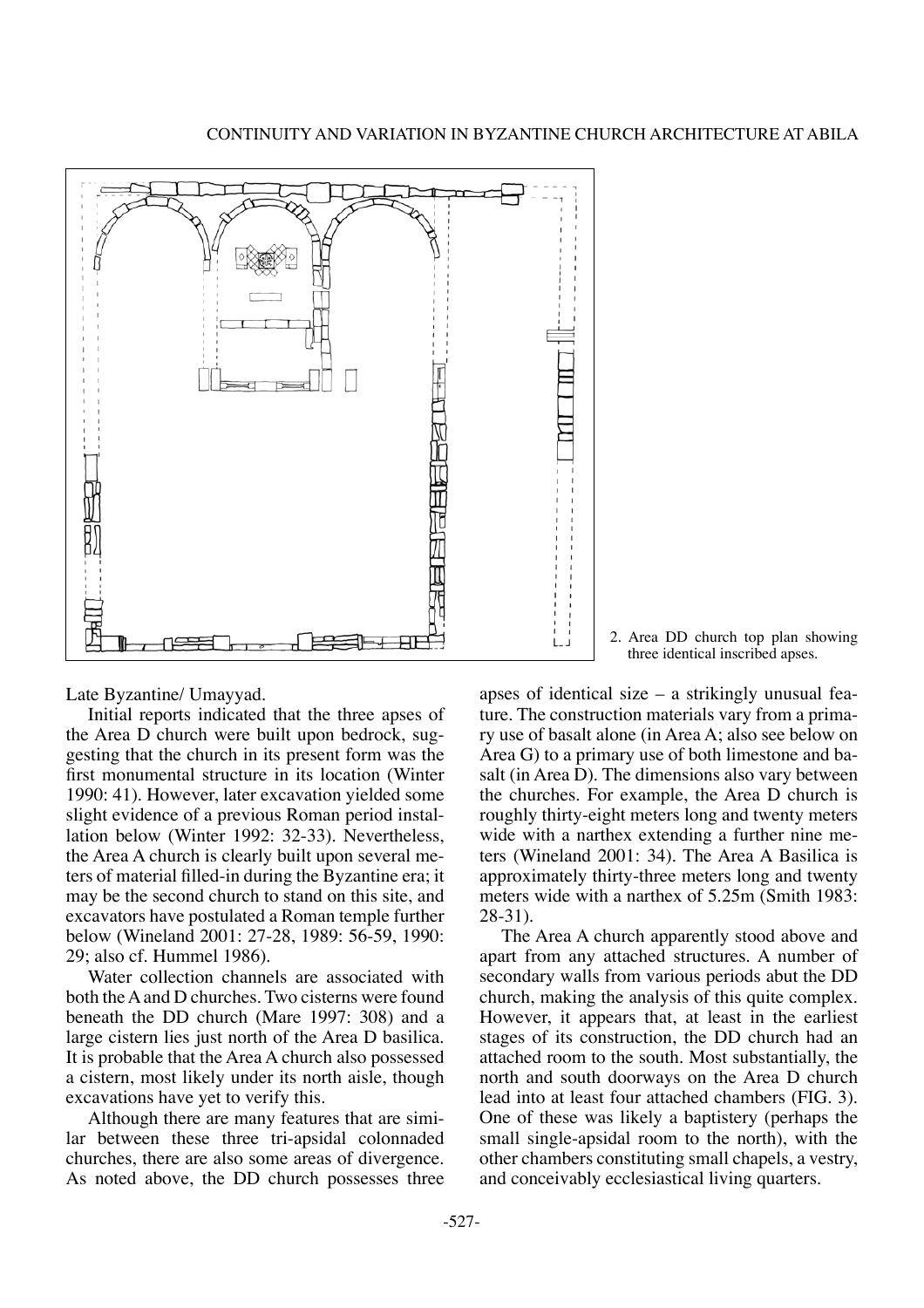

3. Crane shot of the Area D church looking west. Note the *opus sectile* flooring, the alternating limestone and basalt columns, and the attached rooms on the north and south.

Just by examining these three churches, one can observe continuity and variation in the Abila churches. These three share a general tri-apsidal, three-aisled, colonnaded basilica form. They also have analogous mosaic plazas at their entrances, comparable internal decoration features, roughly equivalent access to water and similarly prominent locales atop the twin tells of Byzantine Abila. However, there are significant variations between these churches – not just in the size of their basilicas, but also in their connectivity to attached structures (note the important rooms attached to the Area D church) and in their internal design (note the three identical-sized apses in Area DD).

# **The Five-Aisle Area E Church**

The bulk of new church excavation in 2006 occurred in the Area E and G churches. This is not the place to report our complete findings; rather, the following descriptions focus on material most pertinent to our architectural comparison of the Byzantine church buildings.

The Area E church lies to the southeast below Tall Abil, *en route* to the Roman bridge further to its east (see again FIG. 1). The sanctuary of Area E was excavated in the 1990's, and the 2000 season revealed the narthex (FIG. 4). This basilica is unique at Abila for possessing five aisles and three apses – the apses appearing in a cloverleaf pattern (one each pointing north, east, and south).2 Analogs to this pattern are rare in the Middle East (for a suggested comparison see Menninga 2004: 43). A few other five-aisled churches are known in Byzantine Palestine, including one at Umm Qays (Patrich 2006: 375); however, the cloverleaf is more rare (perhaps cf. Scythopolis), and the combination of five aisles and a cloverleaf apse design appears quite innovative.

Screens separated off each of the apses, along with the altar, as sacred space. Four colonnades define the aisles from one another. Marble flooring made from large rectangular pavers is still evident in the southwest corner of the sanctuary. During all the various seasons of excavation, pottery analysis indicated Early and Late Byzantine (as well as occasional Late Roman) sherds at or below the floor level (e.g. Deeds 1991: 21). The interior walls of the church and its narthex still contained examples of metal hooks used for securing marble revetment. In addition to the three entrances from the west, doorways were built into the north and south walls of the basilica; some previous excavation had been done amidst the heavy collapse at the northern sealed doorway.

The goals in this church last season were to identify attached rooms on the southern exterior of this basilica, and to probe the material between the narthex and the huge (ten meter high) terrace wall to the west of the church. The fact that this Area E church had been shifted a few degrees off from

<sup>2</sup> The designation "cloverleaf" comes from Menninga (2004: 43). Earlier it was called a "cruciform" church (Mare 1997: 306).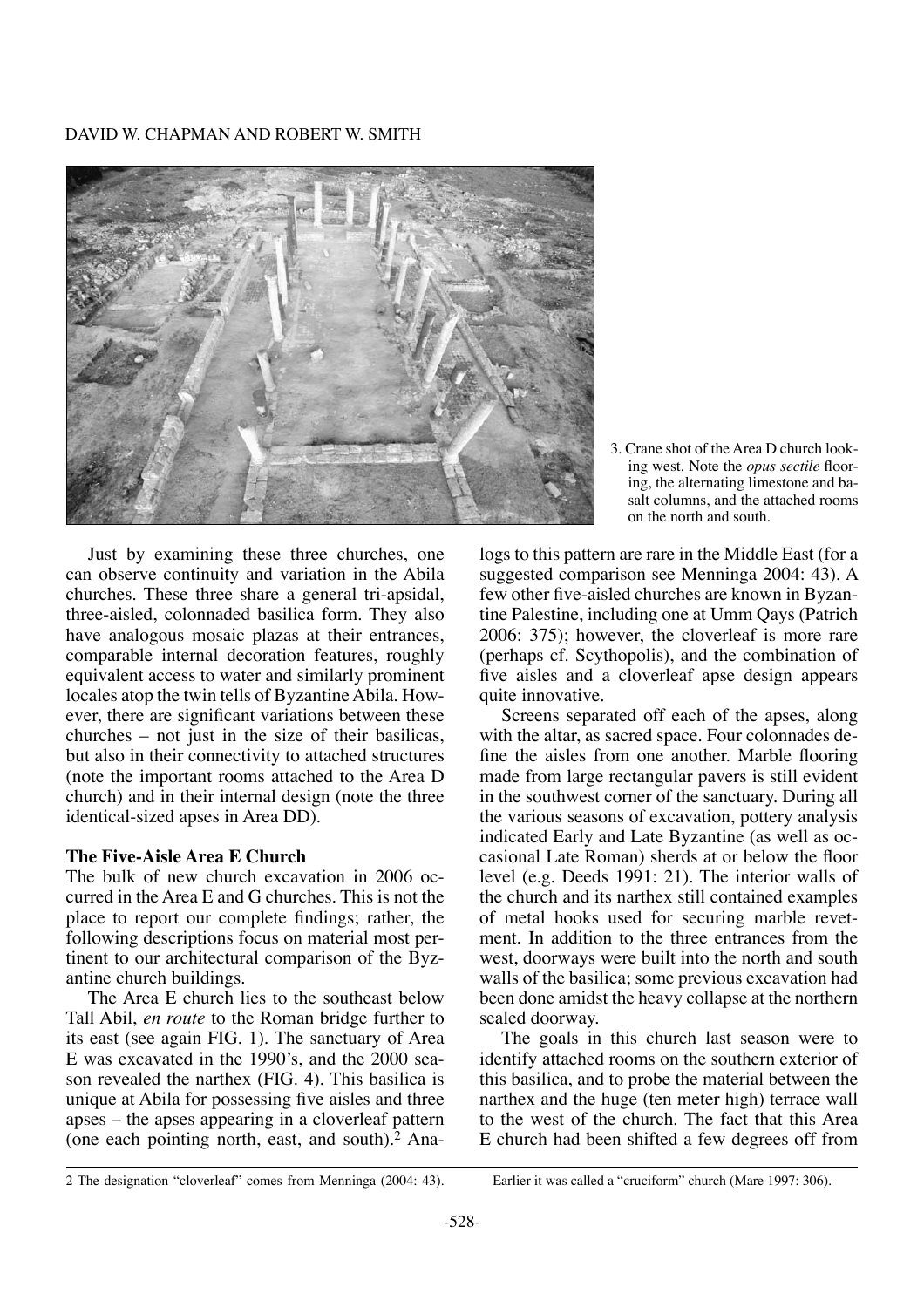

4. Area E top plan before 2006 excavation. Note five aisles and three-apses in a "cloverleaf pattern".

the eastern orientation of the other Abila churches was likely due to the church's alignment with this retaining wall. This curious orientation also opens the possibility that, since the eastern wall of the Area E Church suggests some modifications in its foundation; the current basilica might have been built by expanding an earlier structure.

Along the south side of the church we can now verify the existence of a large attached room to the west with a plastered floor entered from the southwest corner of the church. This large room (approximately 18m long and 10m wide) was constructed for ecclesiastical purposes and could accommodate a large group of people. Like the interior of the church, this room was originally paved with marble tiles at the western end. It also had a raised area of limestone pavers at the east end. The marble paved floor was largely broken up by falling masonry and was subsequently covered with a 2cm layer of plaster. In this second phase of the use of the room, it continued to be a large open area that could have accommodated a crowd. It also continued to be decorated with Christian symbols, as evidenced by a cross in the center of the western wall and a second one on a limestone column drum. Two large, rounded-topped, niches (approx. 1m wide, 35cm deep and 1.25m tall) were built into the southern wall of this room. While one niche was carefully plastered shut in antiquity, the other was left open and was used as a cooking or industrial fire pit in later times when the room's roof had collapsed.

The room also contained a black marble reliquary that had been moved from its original location of use (FIG. 5). The reliquary was found lying on the plastered floor upside down. When is was still functioning as a reliquary, it had been set deeply in a floor and stood proud about 20cm – as indicated by a mortar line that still adheres to the side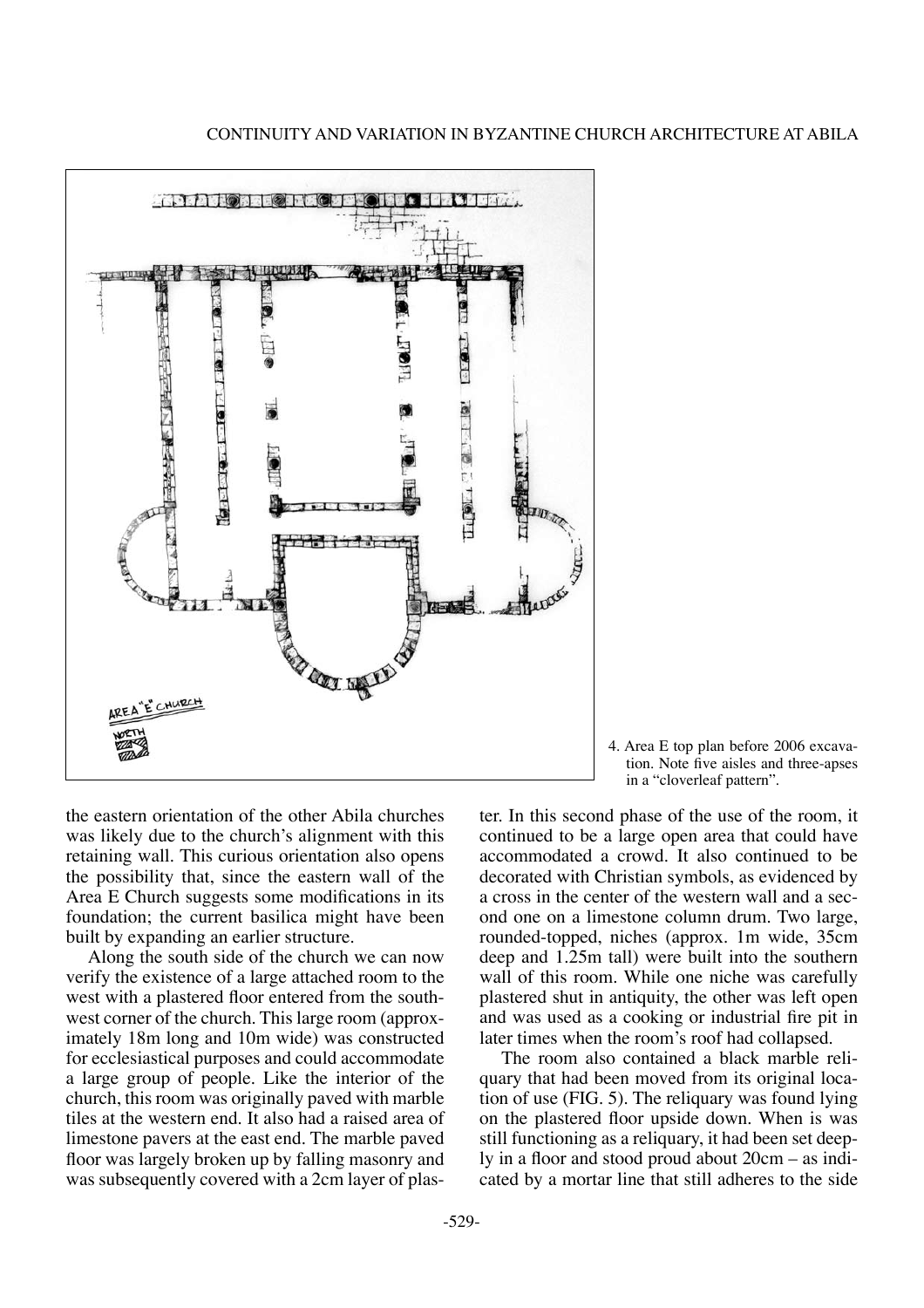of the stone. The cover for this three-chambered reliquary was not found. The shape of the bottom of the reliquary suggests that it had been carved from a capital.

This large southern room possesses essentially rectilinear lines, except that a peculiar doorway on the east end leads through a curved passage into a paved smaller area at the southeast of the church that lies south of the south apse of the church basilica. Further excavation is required to understand the function of this smaller area and its relation to the south apse, where it seems to have been connected by a doorway that was apparently cut after the building was constructed.

Excavations in the plaza west of the church's narthex led to the discovery of the wellhead to a



ing 2006 season.

cistern. The cistern was roughly six meters deep, and it had been fed in antiquity by an approximately 20cm wide channel running down the side of the retaining wall. An intriguing niche was also found cut into the nearby retaining wall, and a bench seating area was exposed flanking it. This small plaza area west of the Area E church was limited in size but decorated with greater sophistication than those outside the other churches of Abila.

# **The Single-Apse Area G Church**

The Area G church was once thought to have been a small martyrion, but it surprised us all in its scope and size (FIG. 6). Previous excavation had identified a single apse, in which was found a martyrium and a six-chambered reliquary (FIG. 7). Underneath this apse exists the apparent terminus of a large water channel running about two kilometers from the nearest natural spring ('Ayn Quwayliba). By the end of the 2006 season it was clear that the Area G church was actually a large three-aisled basilica, supported by piers, with a single apse to the east and a narthex to the west. Several squares exhibited the presence of *opus sectile* flooring, and all squares indicated a plaster substrate in preparation for the original *opus sectile*. Probes beneath the flooring exhibited Early and Late Byzantine sherds. The walls hint at marble revetment in the interior of the sanctuary and in the narthex.

On the south side of the central aisle lies an octagonal limestone base to an ambo (a platform for 5. Area E reliquary discovered in southern attached room dur-<br>tagonal limestone base to an ambo (a platform for



6. Area G church looking east. Note single nave apse with martyrion, and pier construction. Excavation squares in the foreground are in the narthex area. On right (south) is an ambo, and behind this there is a screened flat wall at eastern end of south aisle.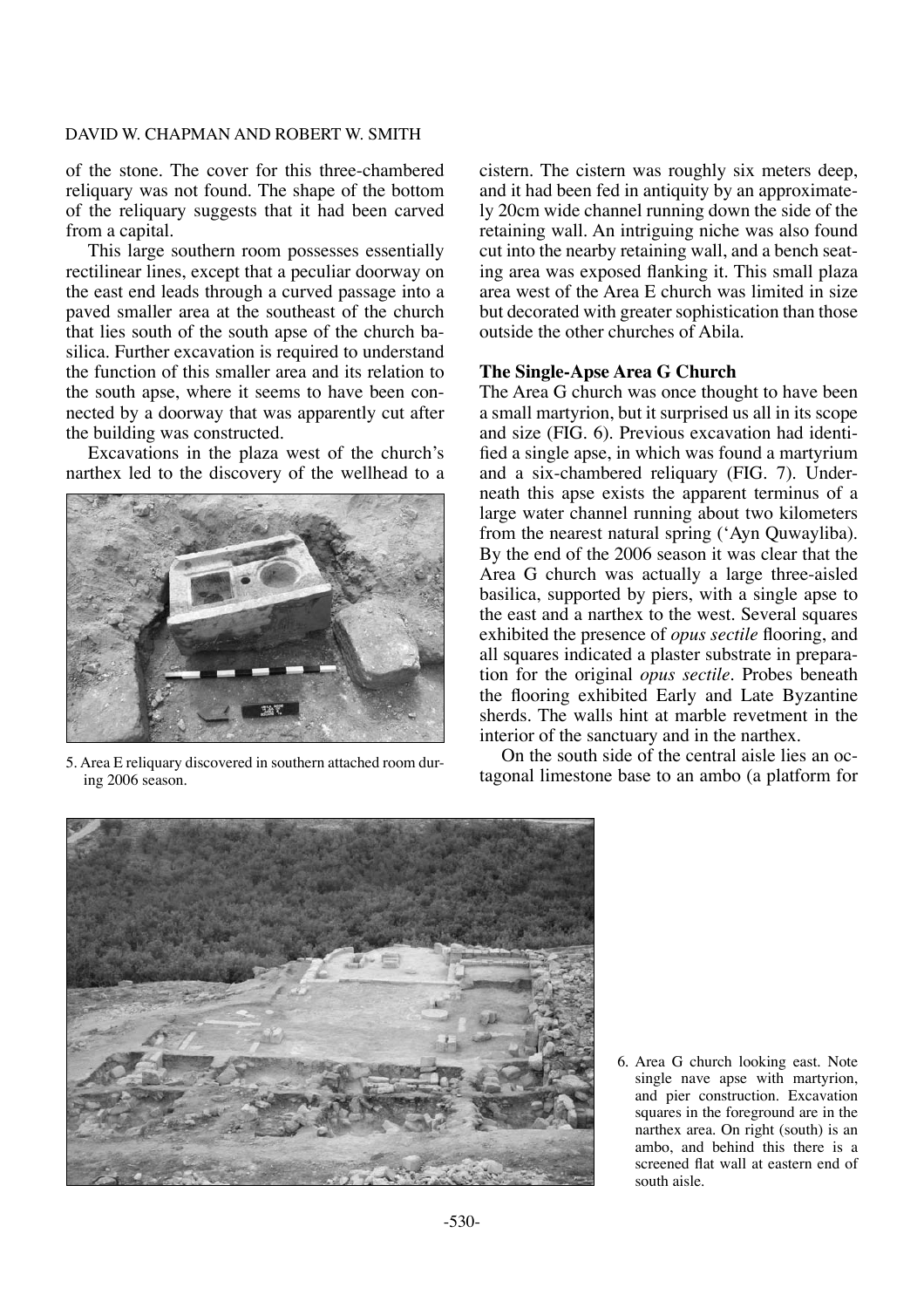

7. Area G six-chambered reliquary found in church apse.

the reading of Scripture). Although it has been suggested that ambos were installed on the northern side of the nave in Palestine, and on the southern side in Arabia (Piccirillo 2000: 59; Michel 2001: 81), the Area G church ambo is located on the south which may indicate a mingling of influences in Palaestina Secunda. The octagonal shape of the ambo base is also rare, since these are usually thought to follow hexagonal, square, or circular forms (Patrich 2006: 380). Large basalt thresholds still mark the doorways that led from the narthex into the sanctuary and larger basalt lintels, which originally spanned the doorways, lay collapsed among the remains of the limestone walls. The location of the church, approximately halfway up the northeastern slope of Umm al-'Amad, necessitated the construction during antiquity of a foundation wall on the eastern end of the church (especially beneath the apse). There may be adjacent rooms south of the basilica, since we discovered openings along the southern wall in the last days of excavation in 2006.

This form of construction was unusual for Abila on several counts. It appears that vaulting below the northern end of the Area G church provided the necessary platform for the church itself. This church possesses in its martyrion the most substantial evidence of a martyr cult yet discovered at Abila (though it is possible that a sarcophagus found in the vicinity of the Area D sanctuary belonged to that church). The single-apse form is unique at Abila, as is the pier-based construction, and an ambo is not testified elsewhere at this site.

However, several of these features are found

elsewhere in Byzantine churches in neighboring Palestina Arabia, in northern Jordan. For example, an early Byzantine church at Rihab has a singleapse three-aisled basilica with supporting piers (al-Husan 2002: 71-94). In fact, several churches in the vicinity of modern al-Mafraq were found to have single apses and to have supported their roof with piers of stone rather than columns (based on our travels to view these in 2006 and cf. plans in Piccirillo 1993: 304-313). Nevertheless, the main difference between our Area G church and these other churches in Jordan are that they possess attached rooms (pastophoria) off the side aisles on the east (adjacent to the central apse). Perhaps such a feature was not feasible at Abila, given that the eastern edge of the church was suspended over the slope of the hill? Nevertheless, the lack of dual pastophoria in a single-apse design may also be witnessed in the fifth-century Amman Citadel Church and especially in the seventh-century Bishop Genesius Church at Jarash (conveniently described in Balderstone 2007: 24, 42; also see Michel 2001: 269-272, 278-280).3

## **Continuity and Innovation**

This paper is principally interested in the variety and similarities of church designs at Abila. One common factor in all the churches was their connection to water. Cisterns exist beneath the DD and G Churches, the E church has a cistern wellhead in the atrium just west of its narthex, and the D church lies not far south of a large cistern atop Umm al- 'Amad. Even the Area A church is bordered to the north by a water channel used for collecting water atop Tall Abil; likely this Area A church also lies near (or possibly over) a cistern at the terminus of its water channel.

All churches unearthed heretofore follow basilica designs with their entrances on the west and their nave apse on the east. Even the one clear example of a martyr church (Area G) followed basilica architecture rather than a centralized design. Four of these churches are three-aisled basilicas, but one (Area E) is five-aisled. Evidence of narthex entrances exists for four of these churches (Area DD is a likely exception here).

The principle variation among these basilicas concerns the number and location of apses. Four

<sup>3</sup> Other possible parallels are listed in Patrich (2006: 377n), who follows Michel (2001: 28). Early published reports of the Church of St Thomas at Sa'ad also suggested a similar design (Rose and

Burke 2004: 21), though this was later corrected to include a diakonikon and a prothesis on either side of the central apse (Rose *et al.* 2007: 424).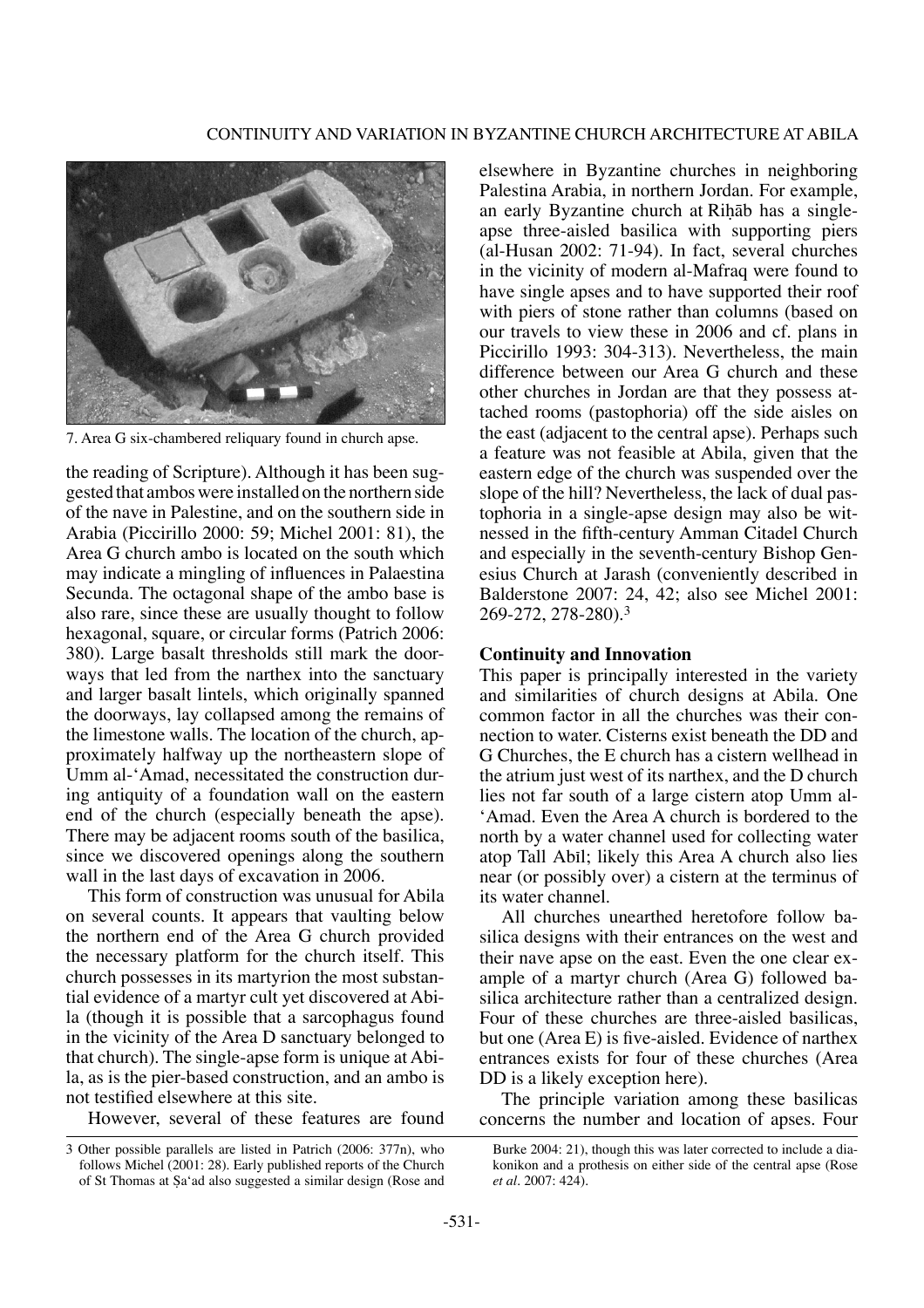are tri-apsidal, whereas one possesses only a single apse at the head of the nave (Area G). Among the tri-apsidal churches, the five-aisled Area E is the only one to have a cloverleaf plan (as opposed to the more standard design where the north and south apses form the eastern heads of the side aisles). Also, the Area DD church possesses the remarkable feature of having three eastern apses of identical dimensions. Four of the churches relied on supporting columns, whereas only the Area G church employed piers to separate the aisles from the nave. Three of the churches (Areas D, E, and probably G) evidence attached rooms. On most matters the churches atop the tall(s) show greater continuity in architectural design than those below.

All the churches possess their own forms of decoration. *Opus sectile* flooring is present in all five churches, though only partial samples of such flooring remain in each. Mosaics appear in attached rooms (Area D) or in the public access-ways near the churches (Areas A, D, DD, E), and occasionally in a side aisle of a church (DD). Area E and G churches evidence brackets employed to hang marble revetments on the walls (cf. Mare 1999: 456). The walls of the D and DD churches were not found sufficiently intact to speculate on wall decorations in these churches. Some decorative motifs serve ecclesiastical functions. This is especially true with the chancel screens used to separate the sacred space of the apses. Only the Area G church clearly indicates the use of a permanently installed ambo for reading Scripture. With the discoveries of 2006 we now have two examples of reliquaries used to house holy objects in the churches (from the Area E and G churches).

The Abila Churches of Areas E and G, which do not have side apses flanking the central apse at the east end of the building, both display an intriguing development by screening off areas at the flatwalled, eastern end of their side aisles. At the ends of these aisles the restrictive screens and the vertical posts are gone but the hard limestone foundation course remains, showing the placement of the posts and the screen sections. The fact that these eastern walls are separated off as sacred space (without ob-

4 On the basis of the simplicity of the Area G church, one might assert that it was Early Byzantine, such as the examples of the St John of Studius basilica in Constantinople or the much larger one at the Archeiropoietos basilica in Thessalonica (Mango 1978: 36- 40). A closer example might be the one at Maresha (Kloner 1993). The examples near al-Mafraq were mentioned above. However, vious entrances or exits) has led us to speculate that these walls may have been adorned with icons.

Church structure alone appears insufficient for dating these ecclesiastical buildings. One might postulate that the single-apsed Area G church was one of the earlier designs at Abila. However, although the final basilica form of the Area G church (with its single apse) appears simpler than the other churches,4 it required a substantial commitment of resources to construct this expanded Area G church over such a water system and on the slope of a hill. Its simplicity of design may have been affected more by its location than by its era of construction. Furthermore, the original excavation assessments have suggested that the Area A and D churches were among the latest monumental Byzantine structures at Abila (from the sixth or even seventh century). Yet, despite their prime location, the A and D churches do not seem as structurally complex as the E church, which was probably among the most unique basilicas in the region. Most of these buildings appear to have suffered a similar calamitous demise during the earthquake of AD 747 / 748 (although the DD church may have been decommissioned earlier). Thus, at least most of these basilica churches were in simultaneous use through the end of the Byzantine era and up to the end of the Umayyad period.

Perhaps the most substantial conclusion we can reach is to admit that, among the currently exposed structures at Abila, the differences in church design are all fairly conservative variations on the basilica style. With the possible exception of the reliquary and martyrium discoveries, and the various ways screens are employed, there is currently no substantive reason to suspect theological motivations for structural variations. Rather these seem to depend on the level of opulence desired in church design.

As Byzantine ideas of sacred space flowed through Jordan, they left their footprint behind. There was also regional variation within Jordan itself. The use of local materials (or the reuse of previous materials found near Abila) helped determine building construction. However, local creativity also took the basilica form and reshaped it into a

simplicity of design does not necessarily mean a more ancient date of construction. Note that the single-apse churches already mentioned in this paper included the fifth-century Amman Citadel Church and the seventh-century Bishop Genesius Church at Jarash.